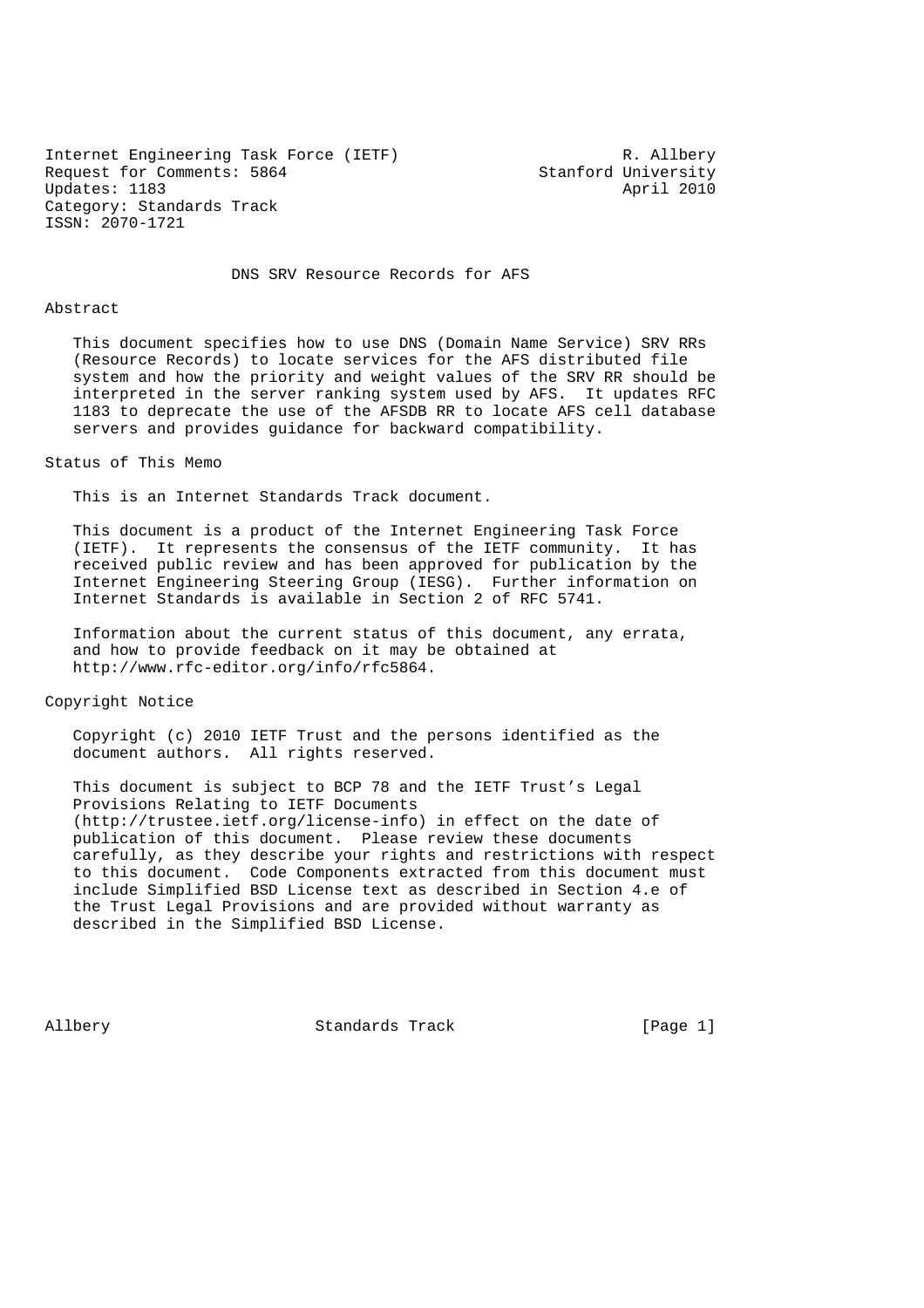Table of Contents

|  | 4.1. Interpretation as AFS Preference Ranks 5 |
|--|-----------------------------------------------|
|  |                                               |
|  |                                               |
|  |                                               |
|  |                                               |
|  |                                               |
|  |                                               |
|  |                                               |

### 1. Overview and Rationale

 AFS (a registered trademark of IBM Corporation) is a distributed file system (see [AFS1] and [AFS2]). Its most widely used implementations are [OPENAFS] and [ARLA].

 AFS is organized administratively into cells. Each AFS cell consists of one or more Volume Location Database (VLDB) servers, one or more Protection Service (PTS) servers, and one or more file servers and volume servers, plus possible additional services not relevant to this document. Data stored in AFS is divided into collections of files called volumes. An AFS protocol client, when accessing a file within a specific AFS cell, first contacts a VLDB server for that cell to determine the file server for the AFS volume in which that file is located, and then contacts that file server directly to access the file. A client may also need to contact a PTS server for that cell to register before accessing files in that cell or to query protection database information.

 An AFS client therefore needs to determine, for a given AFS cell, the VLDB and possibly the PTS servers for that cell. (Traditionally, the VLDB and PTS servers are provided by the same host.) Once the client is in contact with the VLDB server, it locates file and volume servers through AFS protocol queries to the VLDB server. Originally, VLDB server information was configured separately on each client in a file called the CellServDB file. [RFC1183] specified the DNS RR (Resource Record) AFSDB to locate VLDB servers for AFS.

 Subsequent to [RFC1183], a general DNS RR was defined by [RFC2782] for service location for any service. This DNS SRV RR has several advantages over the AFSDB RR:

Allbery Standards Track [Page 2]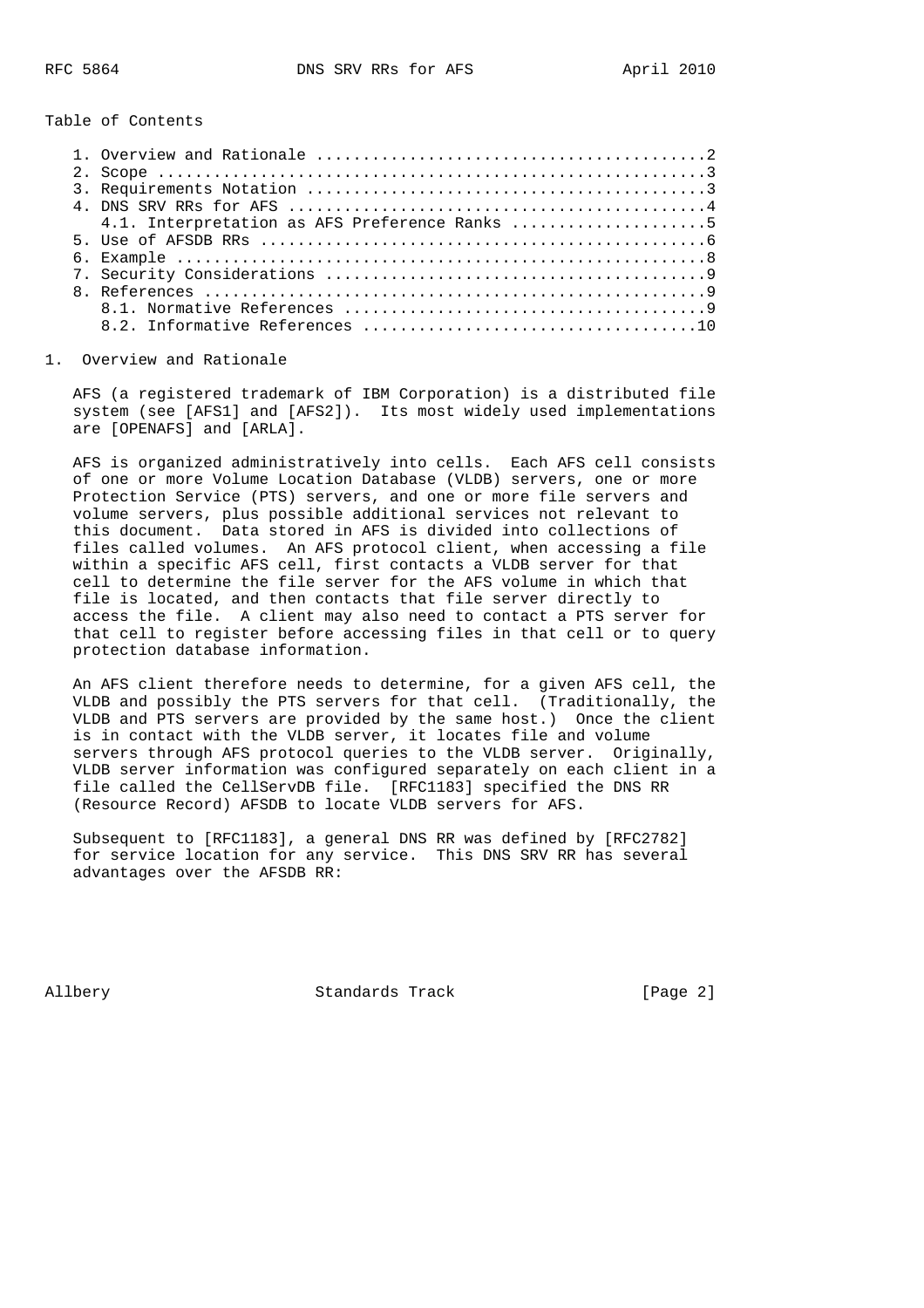- o AFSDB RRs do not support priority or ranking, leaving AFS cell administrators without a way to indicate which VLDB servers clients should prefer.
- o AFSDB RRs do not include protocol or port information, implicitly assuming that all VLDB servers will be contacted over the standard port and the UDP. Future changes to the AFS protocol may require separate VLDB server lists for UDP and TCP traffic, and some uses of AFS, such as providing VLDB service for multiple cells from the same systems, require use of different ports.
- o Clients using AFSDB RRs must assume that VLDB and PTS services are provided by the same host, but it may be useful to separate VLDB servers from PTS servers.
- o DNS SRV RRs are in widespread use, whereas AFSDB RRs are a little known and little-supported corner of the DNS protocol.

 For those reasons, it is desirable to move AFS service location from the AFSDB RR to DNS SRV RRs.

2. Scope

 This document describes the format and use of DNS SRV RRs for AFS service location and deprecates the AFSDB RR. It also provides guidance for transition from the AFSDB RR to DNS SRV RRs and recommendations for backward compatibility.

 Documentation of the AFS protocol, the exact purpose and use of the VLDB and PTS services, and other information about AFS are outside the scope of this document.

 AFSDB RRs may also be used for locating servers for the Open Software Foundation's (OSF's) Distributed Computing Environment (DCE) authenticated naming system, as described in [RFC1183]. Service location for DCE servers is outside the scope of this document and is not modified by this specification.

3. Requirements Notation

 The key words "MUST", "MUST NOT", "REQUIRED", "SHALL", "SHALL NOT", "SHOULD", "SHOULD NOT", "RECOMMENDED", "MAY", and "OPTIONAL" in this document are to be interpreted as described in [RFC2119].

Allbery Standards Track [Page 3]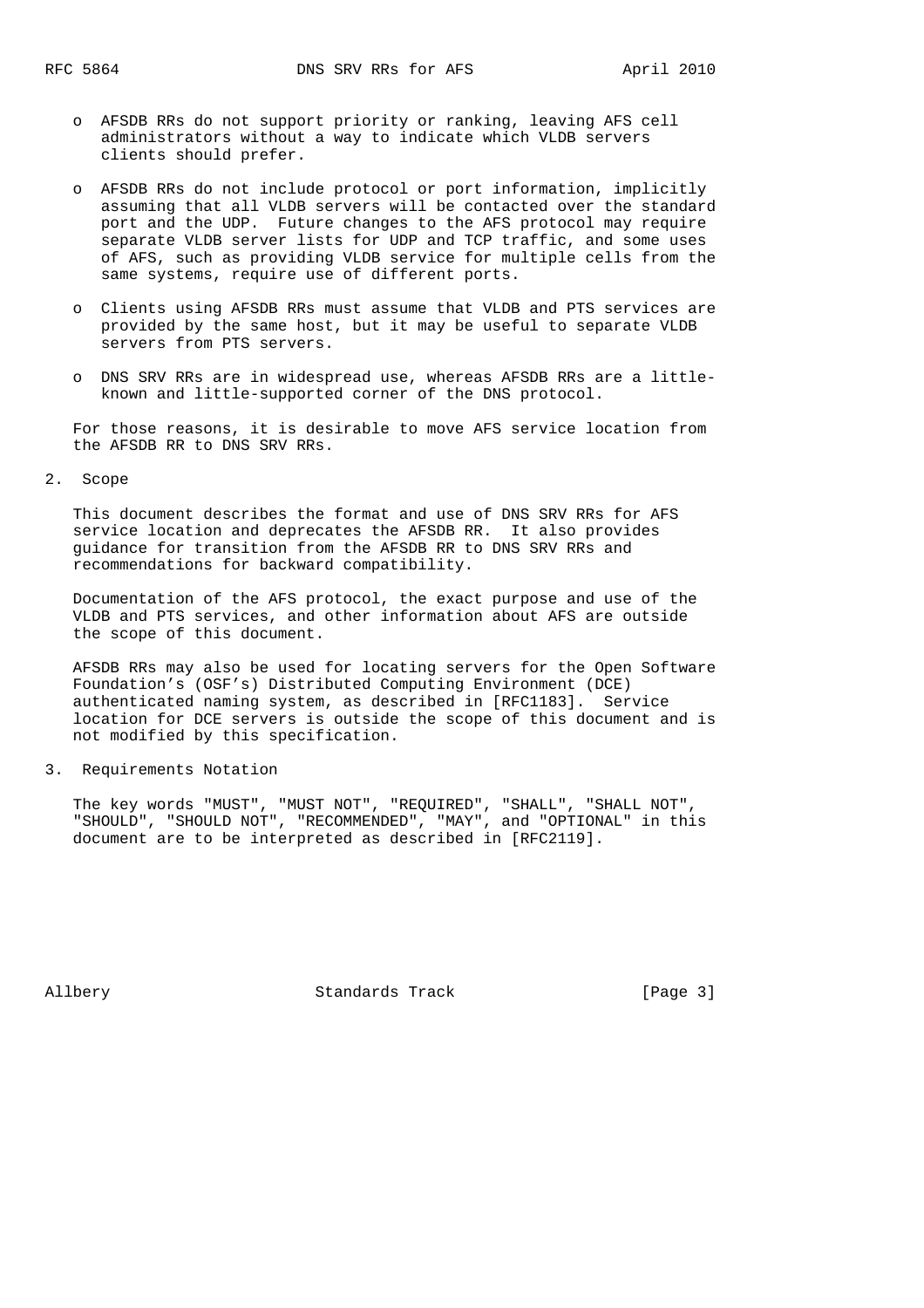4. DNS SRV RRs for AFS

The label of a DNS SRV RR, as defined in [RFC2782], is:

\_<service>.\_<proto>.<name>

 The following values for <service> advertise servers providing AFS services:

afs3-vlserver: servers providing AFS VLDB services.

afs3-prserver: servers providing AFS PTS services.

 Other AFS services, such as file and volume management services, are located through the VLDB service and therefore do not use DNS SRV RRs.

 <proto> MUST be "udp" for the current AFS protocol, which uses Rx over UDP. Other values may be used for future revisions of the AFS protocol supporting other protocols, such as Rx over TCP.

 <name> MUST be the AFS cell name for which the identified server provides AFS services. Clients MUST query DNS SRV RRs only for a <name> value exactly matching the AFS cell of interest. They MUST NOT remove leading components to search for more general DNS SRV RRs. The AFS cell "prod.example.com" and the AFS cell "example.com" are entirely different cells in the AFS protocol and VLDB servers for the latter cannot provide information for the former.

 NOTE: As with AFSDB RRs, this means that DNS SRV RRs can only be used to locate AFS services for cells whose naming matches the structure of the DNS. This is not a requirement of the AFS protocol, but sites creating new AFS cells SHOULD use names that follow the structure of the DNS and that result in DNS SRV RRs under their administrative control. This both permits use of DNS SRV RRs instead of client configuration and helps avoid naming conflicts between separate AFS cells.

 DNS SRV RRs include a priority and a weight. As defined in the DNS SRV RR specification [RFC2782], clients MUST attempt to contact the target host with the lowest-numbered priority they can reach. AFS clients that use a ranked algorithm to determine which server to contact MUST therefore assign a sufficiently distinct rank to targets with different priorities such that targets with a higher-numbered priority are only contacted if all targets with a lower-numbered priority are inaccessible. See Section 4.1 for more information.

Allbery Standards Track [Page 4]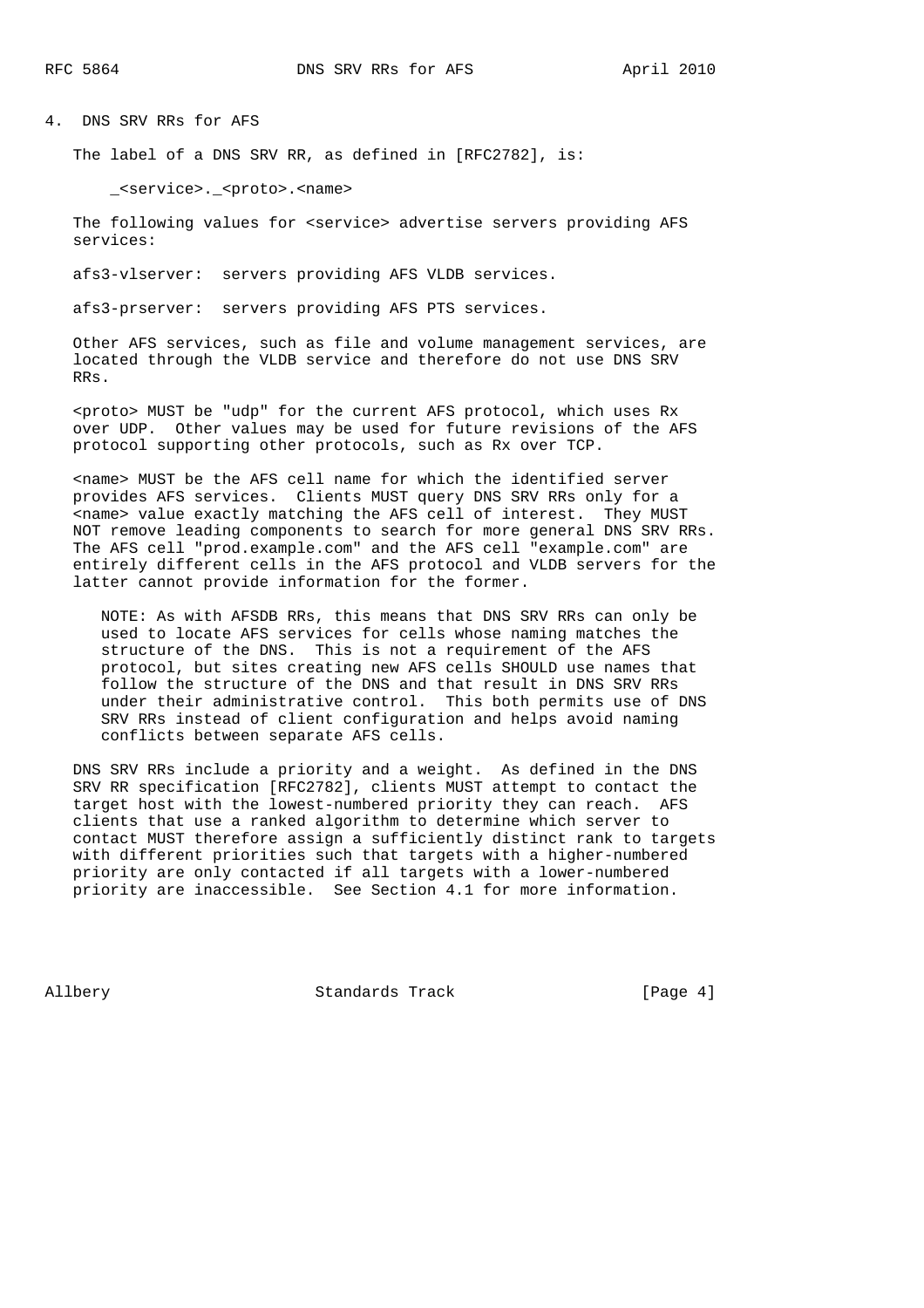If there are multiple targets with an equal priority, the weight value of the DNS SRV RR SHOULD be used as input to a weighted algorithm for selecting servers. As specified by [RFC2782], larger weights SHOULD be given a proportionately higher probability of being selected. In the presence of records containing weights greater than 0, records with weight 0 should have a very small chance of being selected. A weight of 0 SHOULD be used if all targets with that priority are weighted equally. AFS clients MAY take into account network performance and other protocol metrics along with SRV RR weights when selecting servers, thereby possibly selecting different servers than a system based purely on the SRV RRs would indicate. However, such information MUST NOT override the priority information in the SRV RR.

 DNS SRV RRs, like all DNS RRs, have a time-to-live (TTL), after which the SRV record information is no longer valid (see [RFC1034]). DNS RRs SHOULD be discarded after their TTL, and after the DNS query repeated. This applies to DNS SRV RRs for AFS as it does for any other DNS RR. Any information derived from the DNS SRV RRs, such as preference ranks, MUST be discarded when the DNS SRV RR is expired.

 Implementations are not required to re-run the weighted server selection algorithm for each call. Instead, they MAY reuse the results of the algorithm until the DNS SRV RRs expire. Clients could therefore use a specific server for the lifetime of the DNS SRV records, which may affect the load distribution properties that DNS SRV records provide. Server operators should account for this effect when setting the TTL of those records.

 AFS clients MAY remember which targets are inaccessible by that client and ignore those targets when determining which server to contact first. Clients that do this SHOULD have a mechanism to retry targets that were previously inaccessible and reconsider them according to their current priority and weight if they become accessible again.

#### 4.1. Interpretation as AFS Preference Ranks

 Several AFS implementations use a ranking algorithm that assigns numbers representing a preference rank to each server when the client first contacts that AFS cell and then prefers the server with the lowest rank unless that server goes down. Clients using this algorithm SHOULD assign their ranks as follows:

 1. Sort targets by priority and assign a base rank value to each target based on its priority. Each base rank value MUST be sufficiently different from the base rank assigned to any higher numbered priority so that higher-numbered targets will only be

Allbery Standards Track [Page 5]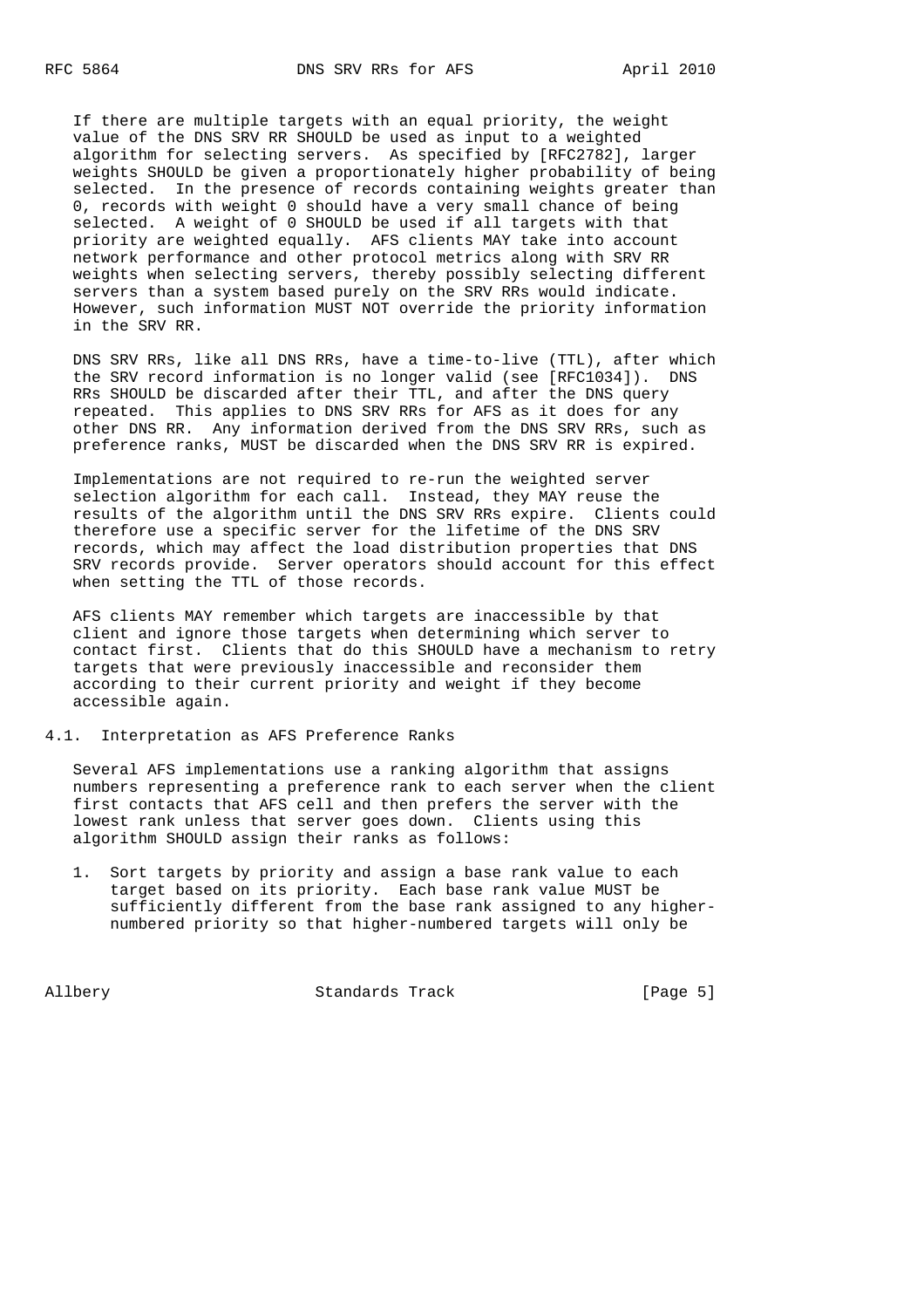attempted if lower-numbered targets cannot be reached. It MUST, in other words, be farther from the base rank of any distinct priority than any possible automatic adjustment in the rank. When calculating base ranks, observe that the numeric value of a priority has no meaning. Only the ordering of distinct priority values between multiple SRV RR targets needs to be reflected in the base ranks.

 2. For each group of targets with the same priority, follow the algorithm in [RFC2782] to order those targets. Then, assign those targets ranks formed by incrementing the base weight for that priority such that the first selected target has the lowest rank, the second selected target has the next-lowest rank, and so on.

 After assignment of ranks, the AFS client MAY then adjust the ranks dynamically based on network performance and other protocol metrics, provided that such adjustments are sufficiently small compared to the difference between base ranks that they cannot cause servers with a higher-numbered priority to be contacted instead of a server with a lower-numbered priority.

 The TTL of the DNS SRV RRs MUST be honored by invalidating and regenerating the server preference ranks with new DNS information once that TTL has expired. However, accumulated network and protocol metrics may be retained and reapplied to the new rankings.

 AFS server preference ranks are conventionally numbers between 1 and 65535. DNS SRV RR priorities are numbers between 0 and 65535. Implementations following this algorithm could therefore encounter problems assigning sufficiently distinct base rank values in exceptional cases of very large numbers of DNS SRV RR targets with different priorities. However, an AFS cell configuration with thousands of DNS SRV RR targets for an AFS VLDB or PTS service with meaningfully distinct priorities is highly improbable. AFS client implementations encountering a DNS SRV RR containing targets with more distinct priority values than can be correctly represented as base ranks SHOULD fall back to generating ranks based solely on priorities, ignoring other rank inputs, and disabling dynamic adjustment of ranks. Implementations MUST be able to assign distinct base ranks as described above for at least ten distinct priority values.

5. Use of AFSDB RRs

 Since many AFS client implementations currently support AFSDB RRs but do not support DNS SRV RRs, AFS cells providing DNS SRV RRs SHOULD also provide AFSDB RRs. However, be aware that AFSDB RRs do not

Allbery Standards Track [Page 6]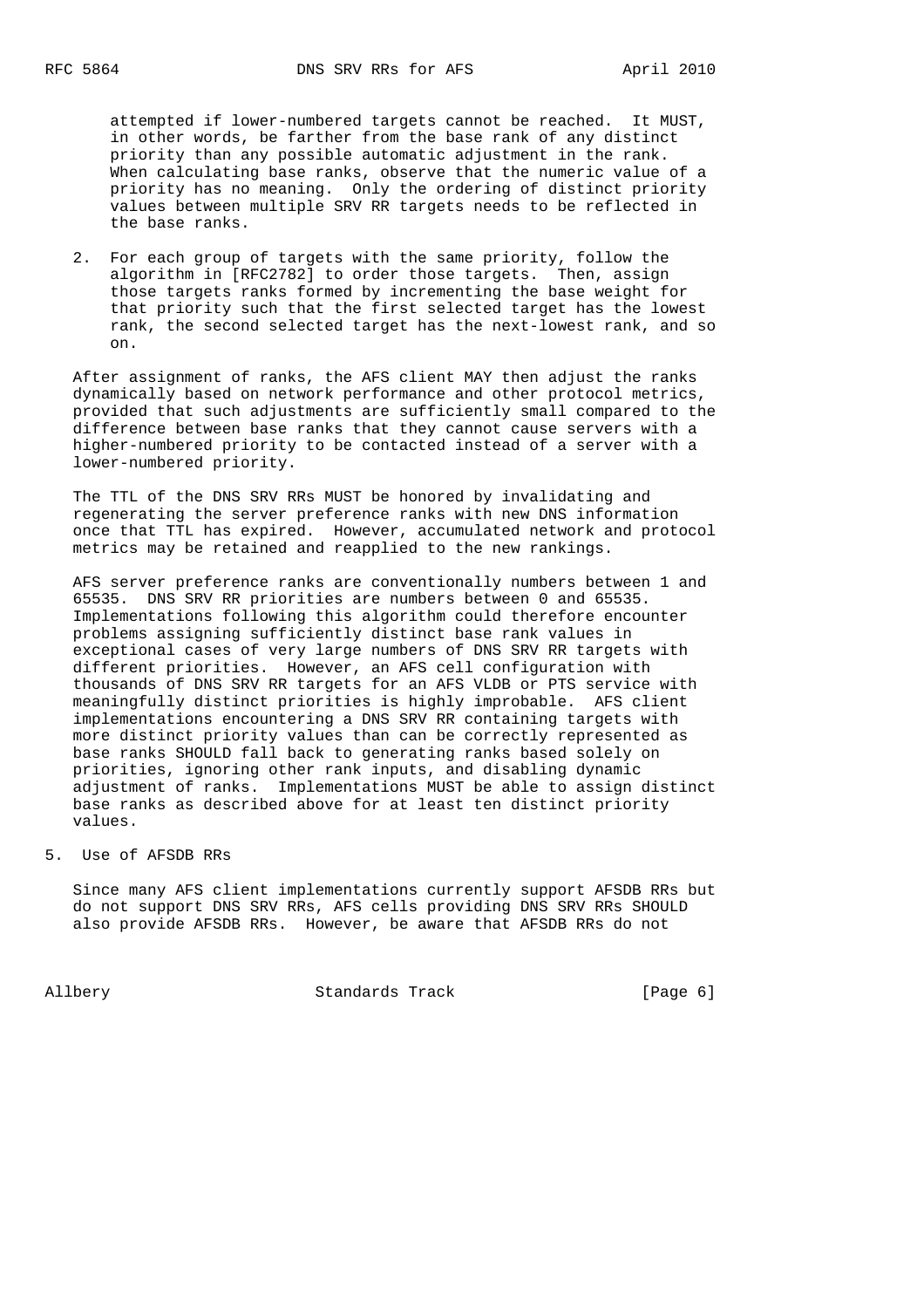provide priority or weighting information; all servers listed in ASFDB RRs are treated as equal. AFSDB RRs also do not provide port information.

 An AFS cell using DNS SRV RRs SHOULD therefore also provide an AFSDB RR listing all AFS servers for which the following statements are all true:

- o The server provides both VLDB and PTS service on the standard ports (7003 and 7002, respectively).
- o The server provides these services via Rx over UDP.
- o The server either has the lowest-numbered priority of those listed in the DNS SRV RRs or the AFS cell administrator believes it reasonable for clients using AFSDB RRs to use this server by preference.

 The above is a default recommendation. AFS cell administrators MAY use different lists of servers in the AFSDB RRs and DNS SRV RRs if desired for specific effects based on local knowledge of which clients use AFSDB RRs and which clients use DNS SRV RRs. However, AFS servers SHOULD NOT be advertised with AFSDB RRs unless they provide VLDB and PTS services via UDP on the standard ports. (This falls shy of MUST NOT because it may be useful in some unusual circumstances to advertise, via an AFSDB RR, a server that provides only one of the two services, but be aware that such a configuration may confuse legacy clients.)

 An AFS cell SHOULD have at least one VLDB and at least one PTS server providing service on the standard ports of 7003 and 7002, respectively, since clients without DNS SRV RR support cannot locate servers on non-standard ports.

 Clients SHOULD query DNS SRV RRs by default but SHOULD then fall back on AFSDB RRs if no DNS SRV RRs are found. In the absence of DNS SRV RRs, an AFSDB RR of <subtype> 1 SHOULD be treated as equivalent to the following pair of DNS SRV RRs:

 \_afs3-vlserver.\_udp.<cell> <ttl> IN SRV 0 0 7003 <hostname> \_afs3-prserver.\_udp.<cell> <ttl> IN SRV 0 0 7002 <hostname>

 <cell> is the label of the AFSDB RR, <ttl> is its TTL and <hostname> is the <hostname> value of the AFSDB RR as specified in [RFC1183]. This is the fully-qualified domain name of the server.

Allbery Standards Track [Page 7]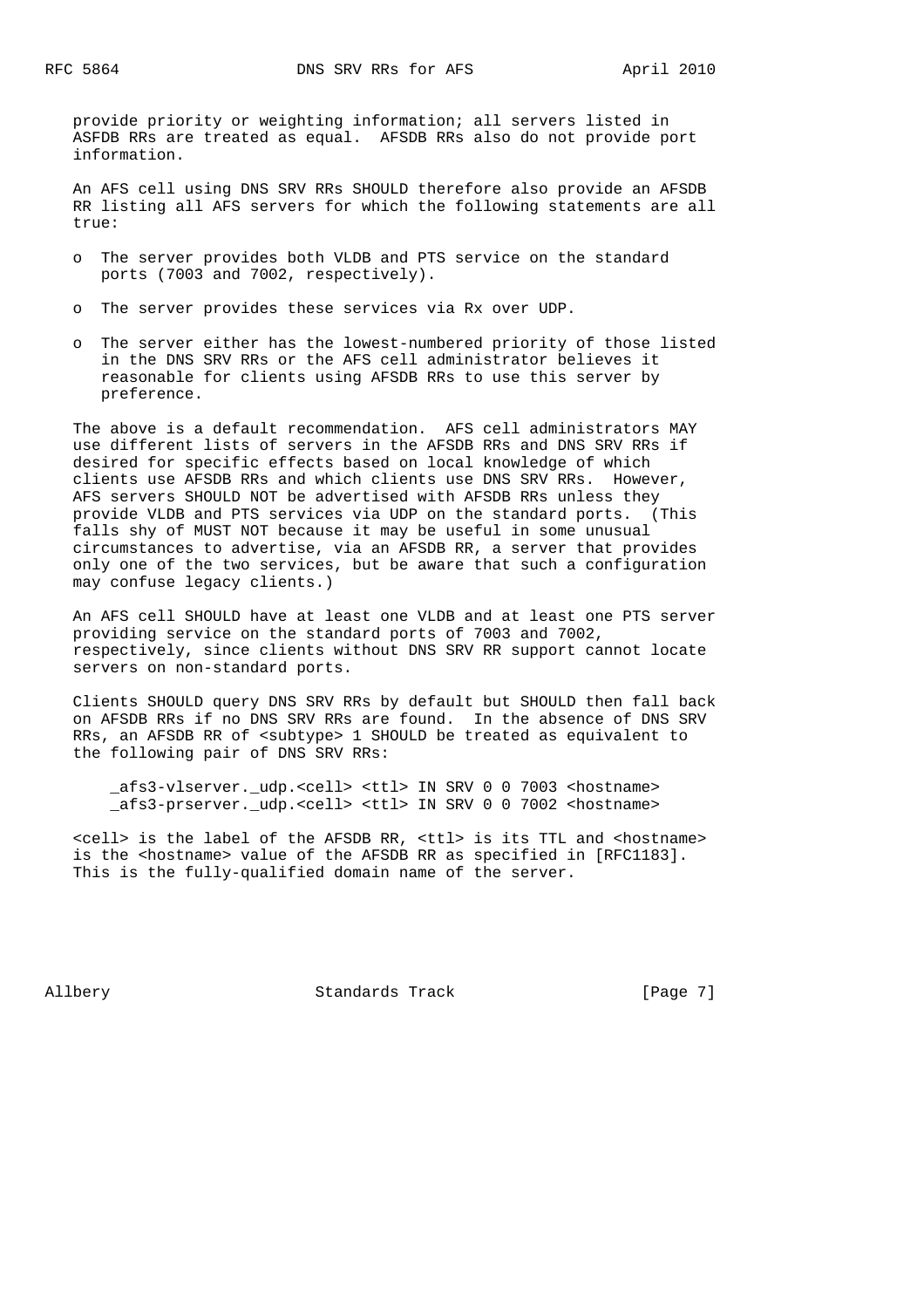# 6. Example

 The following example includes TCP AFS services, separation of a PTS server from a VLDB server, and use of non-standard ports, all features that either assume future AFS protocol development or are not widely supported by current clients. This example is intended to show the range of possibilities for AFS DNS SRV RRs, not as a practical example for an existing cell. This is a part of the zone file for a fictional example.com domain with AFS services.

| \$ORIGIN example.com. |              |                                                                             |
|-----------------------|--------------|-----------------------------------------------------------------------------|
| @                     | SOA          | dns.example.com. root.example.com. (<br>2009100201 3600 3600 604800 86400 ) |
|                       | NS           | dns.example.com.                                                            |
| afs3-vlserver. udp    | SRV          | 0 2 7003 afsdb1.example.com.                                                |
| afs3-vlserver. udp    | SRV          | 0 4 7003 afsdb2.example.com.                                                |
| afs3-vlserver. udp    | SRV          | 1 0 65500 afsdb3.example.com.                                               |
| afs3-vlserver. tcp    | SRV          | 0 0 7003 afsdb3.example.com.                                                |
| afs3-prserver. udp    | SRV          | 0 0 7002 afsdb1.example.com.                                                |
| afs3-prserver. tcp    | SRV          | 0 0 7002 afsdb3.example.com.                                                |
| @                     |              | AFSDB 1 afsdb1.example.com.                                                 |
| dns                   | A            | 192.0.2.9                                                                   |
| afsdb1                | Α            | 192.0.2.10                                                                  |
| afsdb2                | Α            | 192.0.2.11                                                                  |
| afsdb3                | $\mathbb{A}$ | 192.0.2.12                                                                  |
|                       |              |                                                                             |

In this example, the AFS cell name is example.com.

 afsdb1, afsdb2, and afsdb3 all provide VLDB service via UDP. The first two have the same priority but have weights indicating that afsdb1 should get about twice as many clients as afsdb2. afsdb3 should only be used for UDP VLDB service if afsdb1 and afsdb2 are not accessible and provides that service on a non-standard port (65500).

Only one host, afsdb1, provides UDP PTS service.

 afsdb3 provides a hypothetical TCP version of AFS VLDB and PTS service on the standard ports and is the only server providing these services over TCP for this cell. Such a TCP-based AFS protocol did not exist at the time this document was written. This example only shows what the record would look like in a hypothetical future if such a protocol were developed.

Allbery Standards Track [Page 8]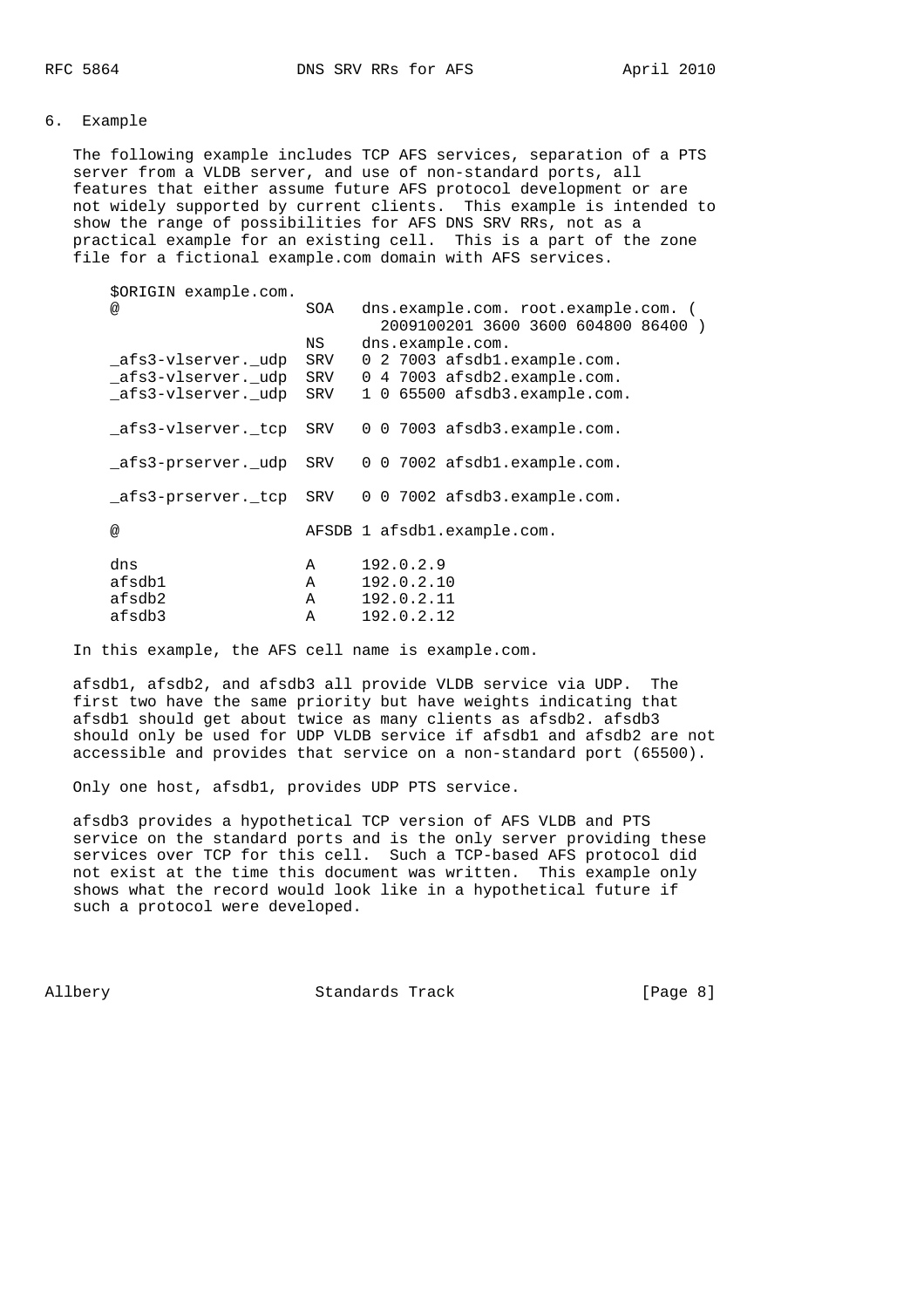An AFSDB RR is provided for backward compatibility with older clients. It lists only afsdb1, since only that host provides both VLDB and PTS service over UDP on the standard ports.

## 7. Security Considerations

 Use of DNS SRV RRs for AFS service locations poses the same security issues as the existing AFSDB RRs. Specifically, unless the integrity and authenticity of the DNS response are checked, an attacker may forge DNS replies and thereby direct clients at a VLDB or PTS server under the control of the attacker. From there, the attacker may deceive an AFS client about the volumes and file servers in a cell and about the contents of files and directories in that cell. If the client uses cell data in a trusted way, such as by executing programs out of that AFS cell or using data from the cell as input to other programs, the attacker may be able to further compromise the security of the client and trick it into taking action under the attacker's control.

 This attack can be prevented if the server is authenticated, since the client can then detect a failure to authenticate the attacker's servers and thereby detect possible impersonation. However, this applies only to authenticated AFS access, and much AFS access is unauthenticated. Furthermore, clients after failure to authenticate may fall back to unauthenticated access, which the attacker's servers may permit.

 Using an integrity-protected DNS system such as DNS Security (DNSSEC) [RFC4033] can prevent this attack via DNS. However, the underlying vulnerability is inherent in the current AFS protocol and may be exploited in ways other than DNS forgery, such as by forging the results of VLDB queries for an AFS cell. Addressing it properly requires changes to the AFS protocol allowing clients to always authenticate AFS services and discard unauthenticated data. Even in the absence of a DNS system with integrity protection, addition of DNS SRV RRs does not make this vulnerability more severe, only opens another equivalent point of attack.

## 8. References

8.1. Normative References

- [RFC1034] Mockapetris, P., "Domain names concepts and facilities", STD 13, RFC 1034, November 1987.
- [RFC1183] Everhart, C., Mamakos, L., Ullmann, R., and P. Mockapetris, "New DNS RR Definitions", RFC 1183, October 1990.

Allbery Standards Track [Page 9]